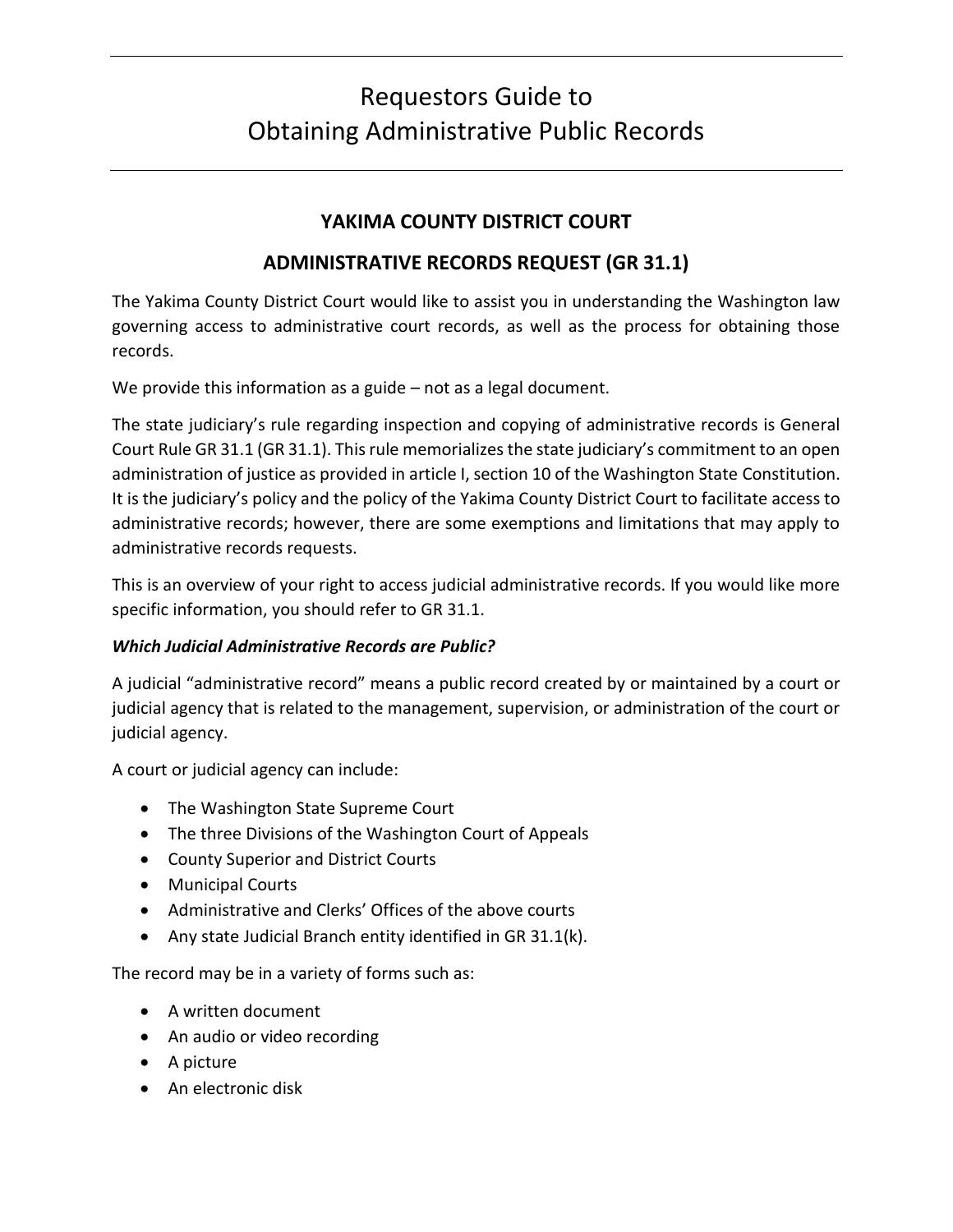- A magnetic tape
- An e-mail message

#### *Which Administrative Records Are Available for Inspection?*

All administrative records maintained by a court, court clerk's office, court administrative office, or other judicial branch entity are available for public inspection unless specifically exempted under court rule, statute, or case law. You are entitled access to administrative records under reasonable conditions, and to obtain copies of those records upon paying the costs of copying or scanning the records. Specific or clarifying information may be necessary to ensure your request is properly processed.

#### *Exempt Records*

While the state judiciary strongly encourages disclosure of administrative records, certain information may be withheld if prohibited under this rule, other court rules, federal statutes, state statutes, court orders, or case law. These "exemptions" are listed in GR 31.1. Any ambiguities can be resolved by reviewing the exemptions listed in the Public Records Act (RCW 42.56). Other exemptions are found elsewhere in Washington law and federal law.

Many of the exemptions are designed to protect the privacy rights of individuals. Other exemptions are designed to protect the independent decision-making of the courts and the judicial agencies that assist them.

You may also wish to consult with the court or judicial agency's public records officer to determine whether the court or judicial agency believes the documents you seek are publicly accessible.

Although part of a record may be exempt from public view that does not mean the entire record is exempt. In those cases, the court or judicial agency has the obligation to redact the information it believes is not subject to disclosure and provide you the rest.

If you are denied access to all or part of a judicial administrative record, the court or judicial agency must document why it believes denial is justified.

#### *A Court or Judicial Agency Is Not Required to Create Records*

While, in general, the Yakima County District Court must provide access to existing administrative records in its possession, we are not required to collect information or organize data to create a record that does not exist at the time of the request.

#### *How to Request Records*

A formal request for administrative records should be in writing. It can be initiated in person, by mail, e-mail or fax, or over the telephone. If you need assistance with this process, please contact the Yakima County District Court Administrative Records Officer – Tamra Willaims.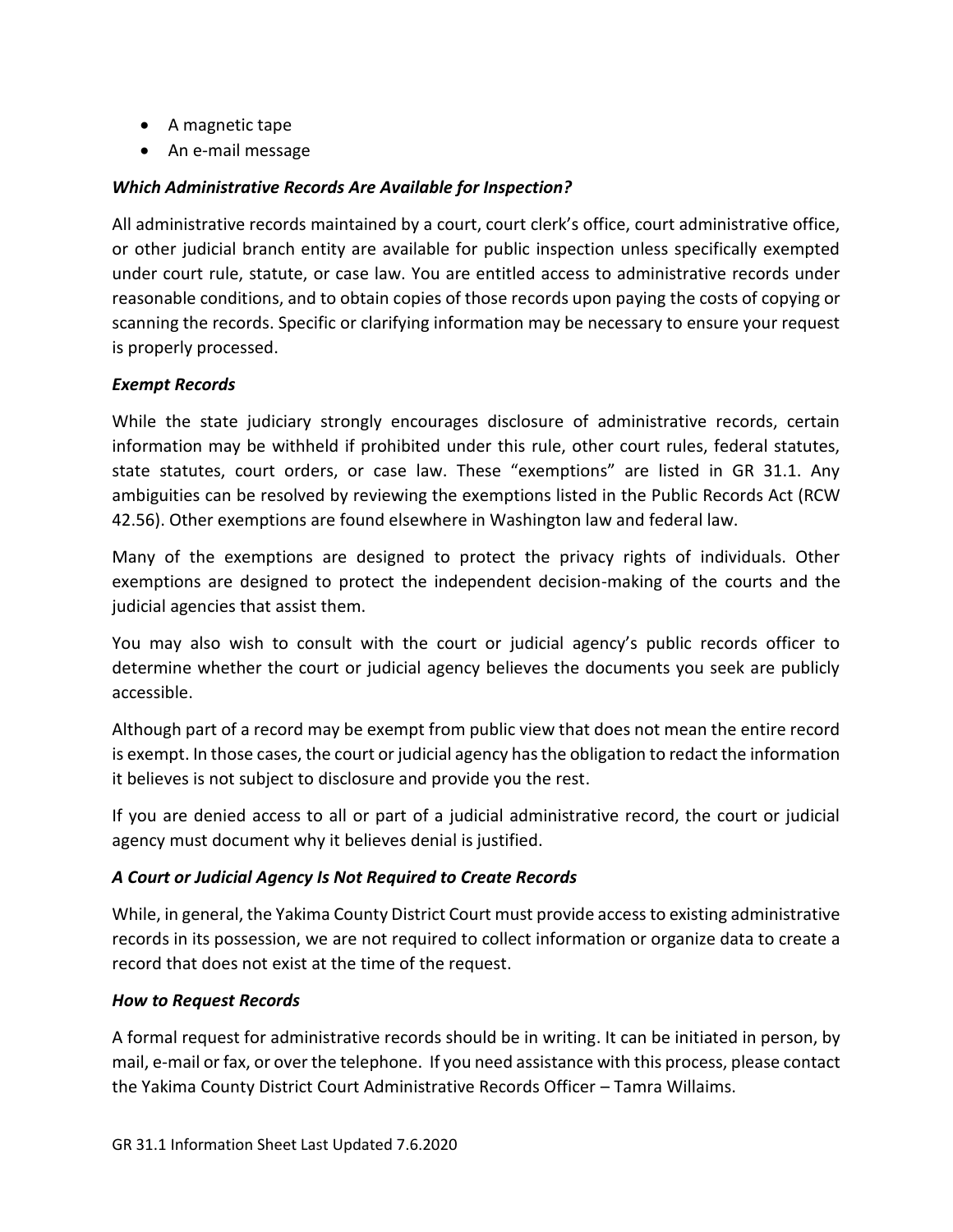If you request certain administrative judicial records, the court or judicial agency must make them available for inspection or copying (unless they are exempt from disclosure) during customary office hours.

It is important to make your request as specific as you can and the request should be in writing. A written request helps to identify specific records you wish to inspect. Most courts and judicial agencies will have an administrative records request form they will ask you to use.

After your inspection of records, you may identify those records you desire and, if copying does not disrupt the court or judicial agency's operations, copies can be made promptly. The court or judicial agency may enact reasonable rule to protect records from damage or disorganization and to prevent disruption or operations.

## *The Court or Judicial Agency Response to a Request*

Courts or judicial agencies are required to respond to an administrative records request within five working days of its receipt or, in the case of small courts that convene infrequently, no more than 30 calendar days from the date of its receipt. The response shall acknowledge receipt of the request and either provide the record(s) or acknowledge your request and include a good-faith estimate of the time needed to provide records responsive to the request. If a request is not clear, the court or judicial agency may ask you for further clarification.

### **The Court or Judicial Agency May Notify Affect Persons and May Seek Court Protection**

The court or judicial agency may notify persons to whom the record pertains that release of the record has been requested. The agency, or a person to whom the record applies, may ask a court to prevent an inspection of the record. If a court order preventing disclosure is sought, the records request will be held until further order of the court.

#### **Fees**

There is no fee for inspecting public records, but the court or judicial agency may charge a fee for the actual costs of copying or scanning records. There may also be a cost for research time as authorized by GR 31.1.

## *Options if a Request is Denied*

If your administrative records request is denied, you may ask the court or judicial agency to conduct an internal review of the denial. Your internal review request must be within 90 days from the denial by the public records officer. The court or judicial agency has forms available to request review of a decision. The review proceeding will be held within five working days of the request, except those courts that convene infrequently, which shall have the review within 30 calendar days. If that is not reasonably possible, then within five working days the review shall be scheduled for the earliest practical date.